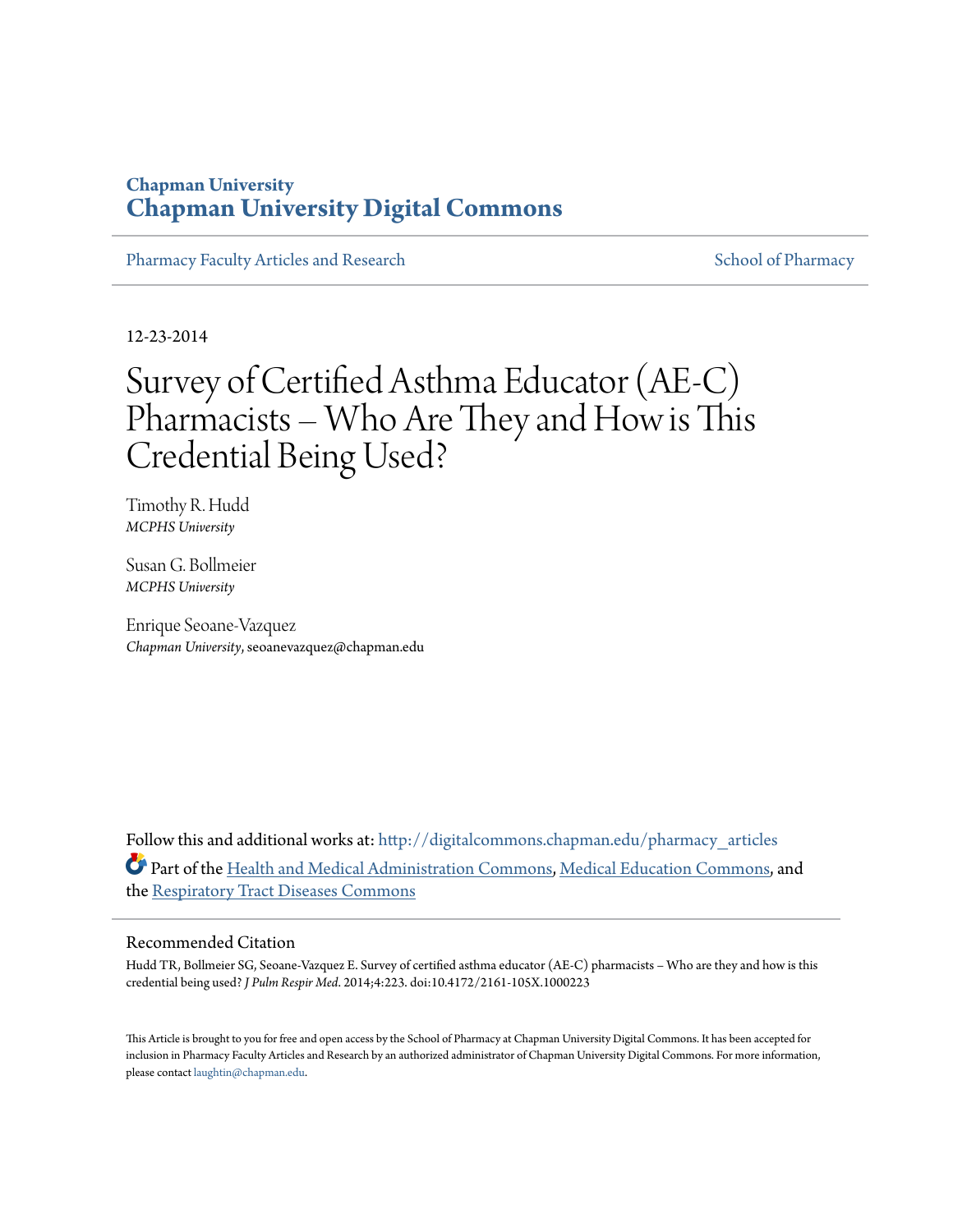## Survey of Certified Asthma Educator (AE-C) Pharmacists – Who Are They and How is This Credential Being Used?

#### **Comments**

This article was originally published in *Journal of Pulmonary & Respiratory Medicine*, volume 4, in 2014. [DOI:](http://dx.doi.org/10.4172/2161-105X.1000223) [10.4172/2161-105X.1000223](http://dx.doi.org/10.4172/2161-105X.1000223)

## **Creative Commons License**<br> **C Q Q**

This work is licensed under a [Creative Commons Attribution 4.0 License.](http://creativecommons.org/licenses/by/4.0/)

**Copyright**

The authors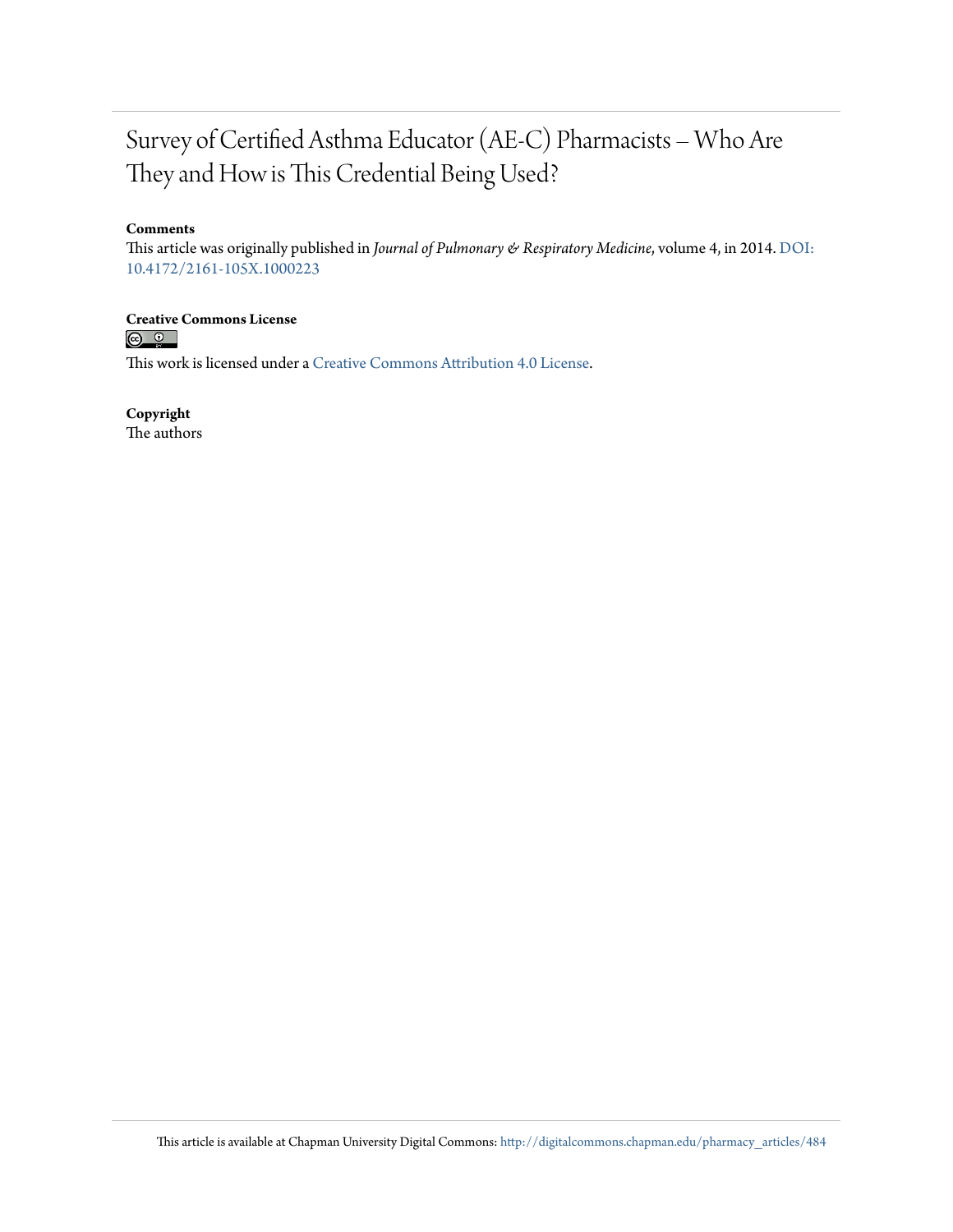

### Survey of Certified Asthma Educator (AE-C) Pharmacists – Who are they and how is this Credential Being Used?

#### **Timothy R. Hudd**\* **, Suzanne G. Bollmeier and Enrique Seoane-Vazquez**

#### *MCPHS University, USA*

\***Corresponding author:** Timothy R. Hudd, BS, Pharm.D., AE-C, Associate Professor of Pharmacy Practice, MCPHS University, 179 Longwood Avenue Boston, MA 02115, USA, Tel: 617-732-2169; E-mail: timothy.hudd@mcphs.edu

**Received date:** Nov 19, 2014, **Accepted date:** Dec 17, 2014, **Published date:** Dec 23, 2014

**Copyright:** © 2014 Hudd TR, et al. This is an open-access article distributed under the terms of the Creative Commons Attribution License, which permits unrestricted use, distribution, and reproduction in any medium, provided the original author and source are credited.

#### **Abstract**

**Objective:** A survey was developed and distributed to pharmacists who have earned the certified asthma educator credential (AE-C) to assess asthma education services provided and their perceived value of the AE-C.

**Design:** A 28 item survey was developed, pretested and distributed electronically.

**Participants:** 224 AE-C certified pharmacists practicing within the United States were invited to participate.

**Main Outcome Measures:** Information pertaining to the level of education, professional affiliations, and practice setting was collected along with other demographic attributes.We also inquired about the types of asthma education services provided, related clinical activities, and whether AE-C pharmacists or their employers had received reimbursement for time spent providing such services.

**Results:** A total of 57 (25.4%) pharmacists from 30 different states completed the survey. Respondents were primarily female (79.2%); had earned a Pharm.D. degree (81.1%); completed a post-graduate year 1 (PGY1) residency (37.7%); with most practicing in either an ambulatory care (49.1%) or academic (35.8%) setting. The majority of respondents (84.4%) indicated they would recommend the AE-C credential to a pharmacist colleague. Professional advancement, improved confidence in managing asthma, and increased credibility were among the reported benefits of the AE-C. Limited recognition of the credential among pharmacists and lack of reimbursement for services were perceived barriers to pursing an AE-C.

**Conclusion:** AE-C pharmacists are playing an integral role in managing patients with asthma. The AE-C credential has been viewed favorably by most pharmacists who have earned this credential. However, efforts to increase awareness of the AE-C among pharmacists may be necessary.

**Keywords:** Asthma; Education; Pharmacist; AE-C; Certified asthma educator

#### **Article Relevance and Contribution to Literature**

There is limited data related to the roles and responsibilities certified asthma educators are currently fulfilling throughout the United States. There is even less data describing the involvement of pharmacists practicing within these roles. This article addresses demographic information related to a sample of AE-C pharmacists, including the average amount of time spent educating patients with asthma, as well as the average number of patients seen per week. The authors also highlight rationale for more pharmacists to become certified. A reflection of barriers to this cause is also addressed.

#### **Introduction**

Asthma is a treatable chronic health condition affecting an estimated 25.7 million Americans, including 7.0 million children in 2010 [1]. The economic burden of asthma is significant with direct and indirect expenditures totaling an estimated \$56 billion dollars annually [2]. Bronchoconstriction, airway hyperresponsiveness, and bronchial inflammation are hallmark features of asthma that often lead to episodes of reversible airflow obstruction. When asthma is very poorly controlled, frequent exacerbations are often imminent and in some instances life-threatening.

Current guidelines emphasize the importance of establishing and maintaining adequate asthma control to help ensure patients are able to participate in normal daily activities without experiencing symptoms or limitations in activity [3]. Quality education is recognized as an integral component to care and should be designed to help patients identify and manage asthma triggers effectively. Other vital components involve adherence to therapy, appropriate medication selection, and proper use of inhalation devices. A standardized process to certify clinician competency in asthma management may help identify individuals who have demonstrated this expertise. Currently, The National Asthma Educator Certification Board (NAECB) is the only organization in the United States with a national certification process [4].

Pharmacists are well-situated within the healthcare system to impact these and other outcomes of patients with asthma. An estimated 250 million patients visit a pharmacy in the United States each week, where patients have access to pharmacy services [5]. A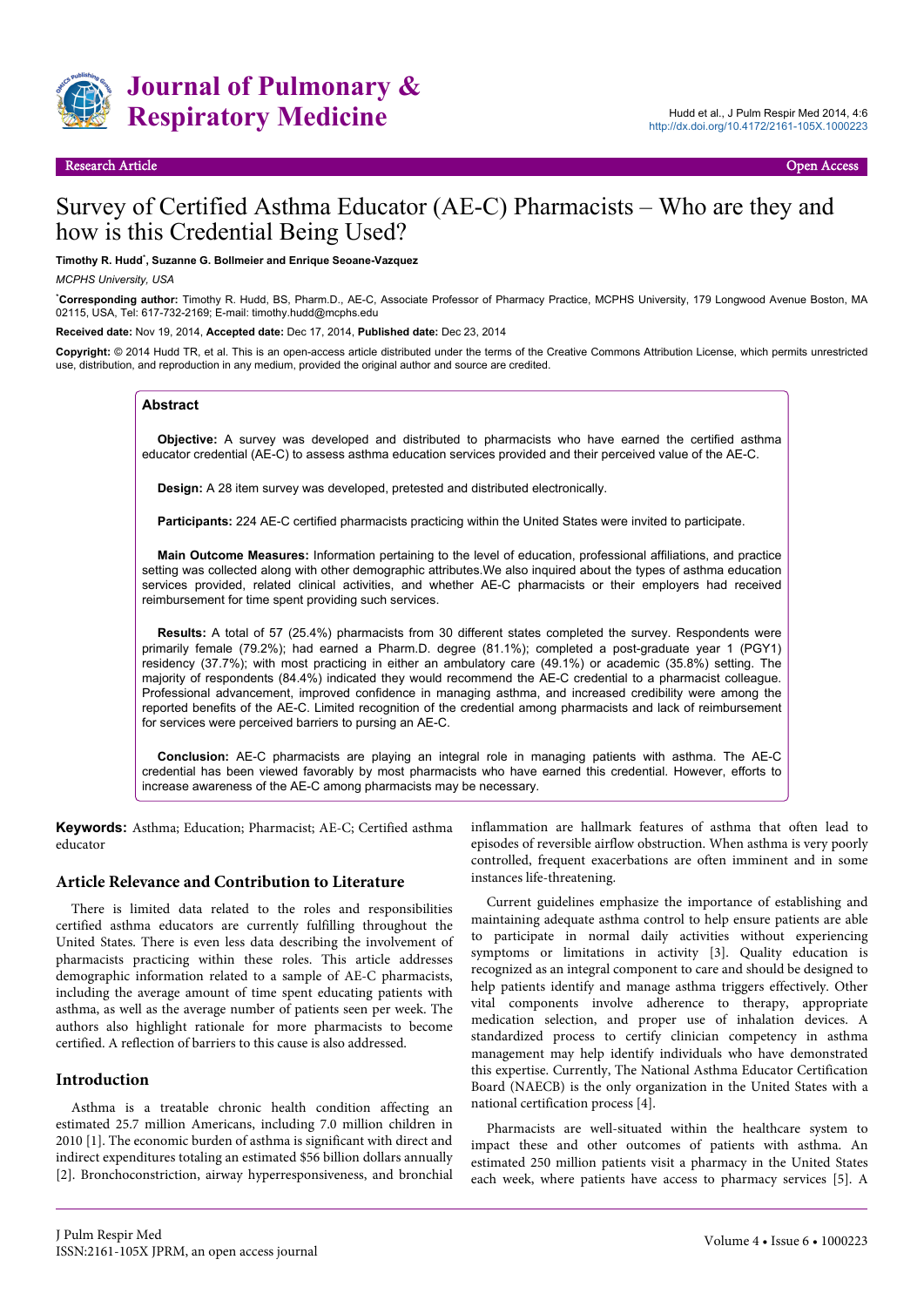#### Page 2 of 7

pharmacist's unique expertise in pharmacotherapy, access to medication refill history, and frequent encounters with a patient (often monthly) place pharmacists in an excellent position to educate patients with asthma.

The National Asthma Educator Certification Board (NAECB) was established in February 2000 as a non-profit organization with the mission to "promote optimal asthma management and quality of life among individuals with asthma, their families, and communities by advancing excellence in asthma education through the certified asthma educator process." The AE-C certification examination consists of four major content areas based on national job analysis and sound scientific evidence. Candidates are allowed 3½ hours to answer 175 questions (150 scored questions, 25 unidentified pretest questions). Performance on the pretest questions does not affect a candidate's final score. The examination is written and reviewed by the NAECB Examination Committee, which consists of large team of asthma experts representing multiple disciplines involved in asthma education. A contracted team of psychometricians work closely with the NAECB to assist in the development, administration, scoring and analysis of its examination.

The examination is offered electronically at multiple testing sites throughout the United States [4]. Since 2002, over 3400 licensed or credentialed health professionals have successfully attained certified asthma educator status (AE-C) [6]. Nurses and respiratory therapists account for the largest portion of certificants, while pharmacists comprise less than 5% of certificants.

#### **Objective**

The NAECB Board of Directors approved this study in order to learn more about pharmacists who have earned the AE-C credential. The Board was particularly interested in the types of asthma education services provided by pharmacists and whether reimbursement was received for these services.

#### **Methods**

A survey was developed by the authors and pretested by five pharmacy practice faculty with an expertise in asthma care. The survey was adapted from an earlier survey developed by Cataletto and colleagues, which was used to describe the workforce of certified asthma educators (i.e. certificants from all disciplines) [6]. Questions were modified to learn more about the population of AE-C pharmacists specifically. All five reviewers pre-tested the survey independently over a two week period and reviewed the assigned questionnaire for clarity and content.Space was provided after each question to gather feedback. The final 28 item survey was approved by the MCPHS University and St. Louis College of Pharmacy Institutional Review Boards, as well as, the NAECB Research Committee. The survey was then distributed by the NAECB to the known 224 AE-C pharmacists nationwide using the Constant Contact® marketing tool online on April 6, 2013.Three email reminders were sent out during the month of April 2013 before it was closed on May 6, 2013.No incentives were provided and participation was voluntary. Respondent identifiers were removed prior to analysis to maintain anonymity.

Respondents were categorized as providing direct patient care responsibilities (i.e. "practicing") if dedicated at least one hour to providing asthma related services with at least one patient seen per week. According to the Council on Credentialing in Pharmacy, "direct patient care practice involves the pharmacist's direct observation of the patient and his or her contributions to the selection, modification, and monitoring of patient-specific drug therapy [7]." In some instances, pharmacists with direct and non-direct patient care responsibilities were reported in aggregate (i.e. "all respondents"), primarily for activities that did not directly involve patient care.Descriptive statistical analyses were performed using Microsoft Excel 2010.

#### **Results**

#### **Demographics**

A total of 59 of the 224 (26.3%) AE-C pharmacists responded to the survey. Two respondents failed to complete the survey in its entirety and were therefore excluded from the final analysis. Of the remaining respondents, twelve reported they were no longer involved in providing direct patient care. However, the activities reported by these individuals were relevant to the AE-C credential and were therefore included in the final analysis. The majority of respondents were female (79.2%) and Caucasian (83.0%); had earned a doctor of pharmacy degree (81.1%); with 37.7% having also completed a post-graduate year 1 (PGY1) residency. Respondents had been licensed for an average of 14.0 years (SD  $\pm$  9.6 years) (Table 1).

| Gender                           | % Respondents |
|----------------------------------|---------------|
| Female                           | 42 (79.2%)    |
| Ethnicity                        |               |
| African American                 | $2(3.8\%)$    |
| Asian                            | 3(5.7%)       |
| Caucasian                        | 44 (83.0%)    |
| Hispanic                         | $1(1.9\%)$    |
| Other                            | 3(5.7%)       |
| Education*                       |               |
| Bachelor                         | 24 (45.3%)    |
| Doctor of Pharmacy               | 43 (81.1%)    |
| <b>MS</b>                        | $2(3.8\%)$    |
| Other                            | $2(3.8\%)$    |
| Additional Education & Training* |               |
| PGY1                             | 20 (37.7%)    |
| PGY <sub>2</sub>                 | 4(7.5%)       |
| Fellowship                       | $1(1.9\%)$    |
| Other                            | 9(17%)        |
| Practice Setting*                |               |
| Ambulatory Care                  | 26 (49.1%)    |
| Academia                         | 19 (35.8%)    |
| Hospital Pharmacy - Inpatient    | $9(17.0\%)$   |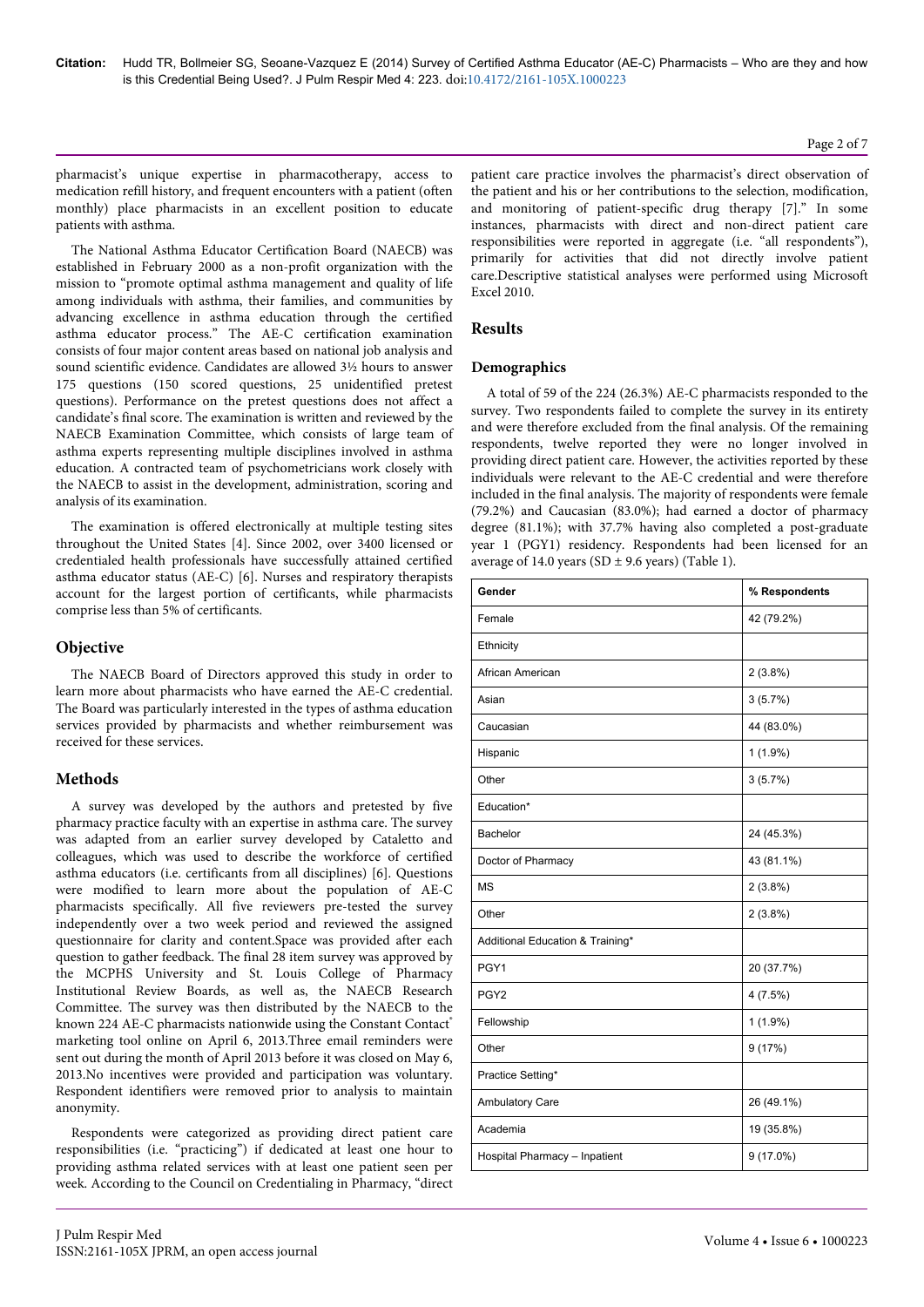| Community Pharmacy - Independent  | $8(15.1\%)$ |
|-----------------------------------|-------------|
| Community Pharmacy - Retail Chain | 6(11.3%)    |
| Hospital Pharmacy - Outpatient    | $2(3.8\%)$  |
| In training (e.g. Resident)       | $2(3.8\%)$  |
| Other (please specify)            | 11 (20.8%)  |

Table 1: Demographic Characteristics of AE-C Pharmacist Respondents (% Respondents).

All Respondents (n=53)

\*Percentages of respondents do not add to 100% because multiple responses were allowed for these questions.

A total of 30 states were represented by respondents, with relatively equal distribution across the following four regions: Northeast, Midwest, West, and South. The majority of respondents reported practicing in an urban area (77.4%).

The most frequently cited practice settings included ambulatory care (49.1%) followed by academia (35.8%). Respondents were permitted to select multiple categories to best describe their practice setting. A total of 45.3% of respondents selected two or more practice settings. More than half of those who selected "academia" also selected "ambulatory care" (18.9% of the total), suggesting overlap between these two settings. The option "other" was selected by 18.9% of respondents, most of which practiced in a managed care setting (e.g. PBM).

#### **Asthma-related clinical activities**

Certified pharmacists spent an average of 6.0 hours (SD  $\pm$  7.4 hours) providing asthma related clinical activities each week. These activities included device and inhalation technique counseling, product selection, asthma education, assessing asthma control, and monitoring response to therapy (Table 2). Additionally, respondents were involved with other clinical measures such as pulmonary function testing (PFT) and providing input and/or education on asthma action plans.

Disease state asthma education was the most frequently selected activity by all respondents (83.1%) and by those with direct patient care responsibilities (95.6%). "Device technique counseling" followed by "monitoring response to therapy" were the next activities most frequently selected by all respondents, as well as those with direct patient care responsibilities; (76.3% versus 91.1%) and (67.8% versus 82.2%), respectively.

Pharmacists with the AE-C credential with direct patient care responsibilities visited with a mean of 10.0 patients/week (SD  $\pm$  17.1 patients/week) with the average visit lasting 25.8 minutes (SD  $\pm$  16.4 minutes). Many were responsible for either completing and/or educating patients on an individualized asthma action plan; 62.2% and 68.9%, respectively. Less were involved with administering pulmonary function tests (PFTs) or interpreting PFT results; 22.2% and 42.2%, respectively.

|                                  | All (n=59)              | <b>Practicing (n=45)</b> |
|----------------------------------|-------------------------|--------------------------|
| Disease state (asthma) education | 49 (83.1%)   43 (95.6%) |                          |

| Device technique counseling                                 | 45 (76.3%) | 41 (91.1%)  |
|-------------------------------------------------------------|------------|-------------|
| Monitoring response to therapy                              | 40 (67.8%) | 37 (82.2%)  |
| Selecting dosage and device formulations                    | 35 (59.3%) | 32 (71.1%)  |
| Assessing patients with asthma level of<br>control          | 33 (55.9%) | 32 (71.1%)  |
| Asthma action plan education                                | 32 (54.2%) | 31 (68.9%)  |
| Completing asthma action plans                              | 28 (47.5%) | 28 (62.2%)  |
| Interpreting pulmonary function tests                       | 21 (35.6%) | 19 (42.2%)  |
| Assisting with or administering pulmonary<br>function tests | 12 (20.3%) | 10 (22.2%)  |
| Other                                                       | 13 (22.0%) | $5(11.1\%)$ |

Table 2: Asthma-related activities (% respondents)\*

\*Percentages of respondents do not add to 100% because multiple responses were allowed for these questions.

#### **Reimbursement**

The majority of all respondents (94.7%) indicated the AE-C credential had not improved their ability to apply for reimbursement for asthma-related services. When asked if their organizations received reimbursement for separate or extended patient asthma education in addition to physician reimbursement as part of an office visit (i.e. incident to a provider); 22.2% of the respondents indicated "Yes"; 60.0% "No"; and 17.8% "Do not know", respectively.

#### **Reasons for pursuing AE-C certification**

Respondents were asked to recall how they first learned about the AE-C credential. The most frequently selected options were "colleague" (40.4%) followed by the "NAECB website" (35%)

Additionally, respondents were asked to identify factors which may have influenced their decision to earn an AE-C. The most frequently selected reasons included: desire to differentiate from colleagues to remain competitive in the clinical arena (64.9%), driven by patient needs (28.1%), and a personal connection to asthma (26.3%) (Table 3). More than a quarter of all respondents (26.3%) selected "other" and manually entered additional influential factors. Most of the manually entered factors related to a personal desire for professional advancement.

#### **Influence on practice**

Respondents were asked how the AE-C had influenced current practice as related to managing patients with asthma. More than 70% either "strongly agreed" or "somewhat agreed" that they were more confident in their ability to assess patients with asthma and monitoring response to therapy, respectively. A similar level of agreement was reported in areas related to professional credibility and confidence in adjusting/recommending therapy (Table 4). When asked whether the AE-C credential had improved credibility among patients, 46.7% remained neutral and neither agreed, nor disagreed.

#### Page 3 of 7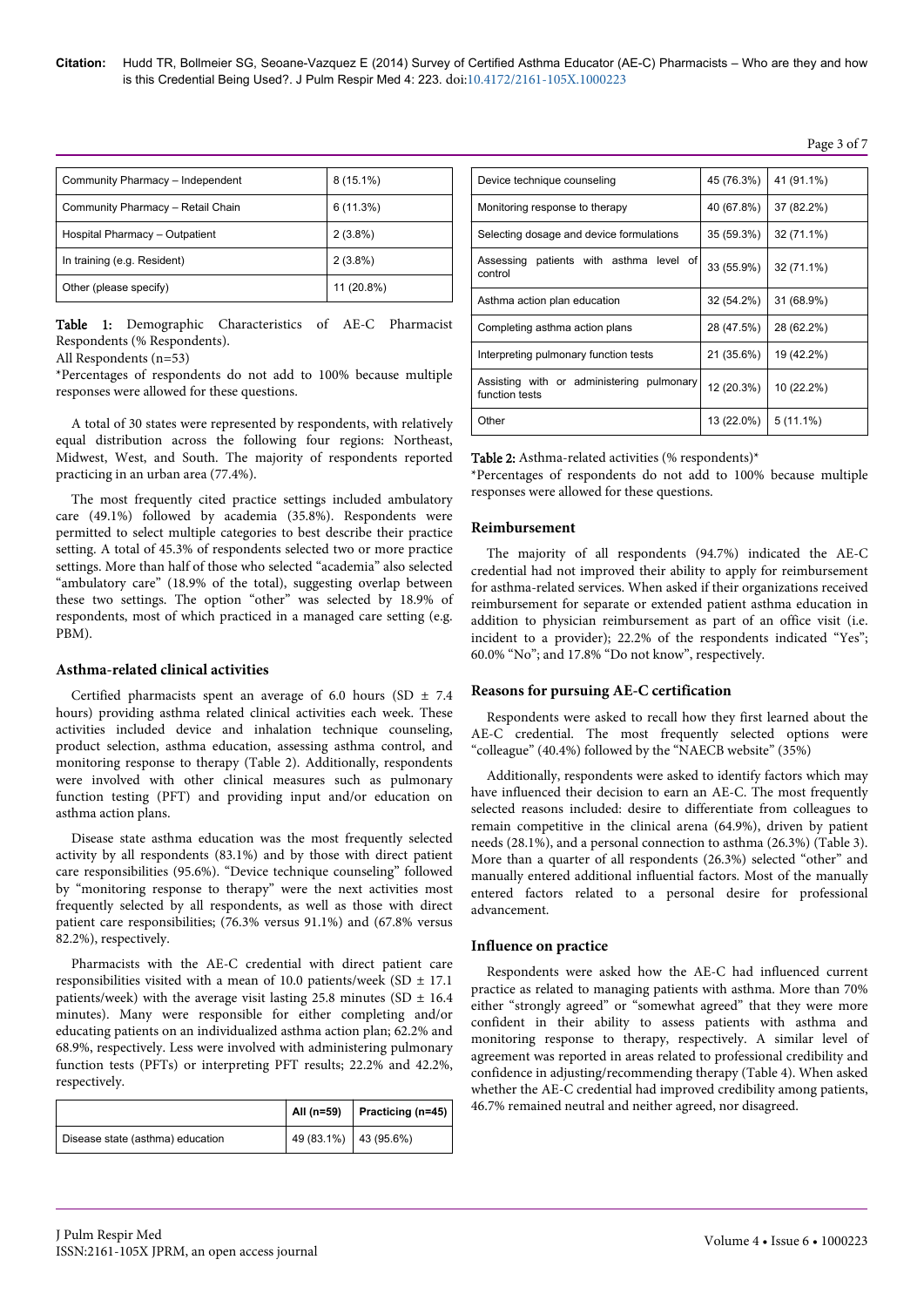**Citation:** Hudd TR, Bollmeier SG, Seoane-Vazquez E (2014) Survey of Certified Asthma Educator (AE-C) Pharmacists – Who are they and how is this Credential Being Used?. J Pulm Respir Med 4: 223. doi[:10.4172/2161-105X.1000223](http://dx.doi.org/10.4172/2161-105X.1000223)

Page 4 of 7

| How did you learn about becoming a Certified Asthma Educator (AE-C®)?*    |             |                   |  |  |
|---------------------------------------------------------------------------|-------------|-------------------|--|--|
|                                                                           | All (n=57)  | Practicing (n=45) |  |  |
| Colleague                                                                 | 23 (40.4%)  | 21 (46.7%)        |  |  |
| National Asthma Educator Certification Board (NAECB) Website              | 20 (35.1%)  | 17 (37.8%)        |  |  |
| As a pharmacy student                                                     | $3(5.3\%)$  | $1(2.2\%)$        |  |  |
| Advertisement                                                             | $2(3.5\%)$  | $1(2.2\%)$        |  |  |
| Employer                                                                  | $1(1.8\%)$  | $1(2.2\%)$        |  |  |
| Other                                                                     | $9(15.8\%)$ | $5(11.1\%)$       |  |  |
| No response                                                               | 4(7.%)      | $4(8.9\%)$        |  |  |
| What factors influenced your decision to earn an AE-C®? (% respondents*   |             |                   |  |  |
|                                                                           | All (n=57)  | Practicing (n=45) |  |  |
| Differentiate from colleagues to remain competitive in the clinical arena | 37 (64.9%)  | 28 (62.2%)        |  |  |
| Driven by patient needs                                                   | 16 (28.1%)  | 14(31.1%)         |  |  |
| Personal connection to asthma (i.e. family member with asthma)            | 15 (26.3%)  | 12 (26.7%)        |  |  |
| Required by employer                                                      | $5(8.8\%)$  | $5(11.1\%)$       |  |  |
| Salary increase                                                           | $1(1.8\%)$  | $1(2.2\%)$        |  |  |
| Other                                                                     | 15 (26.3%)  | 11 (24.4%)        |  |  |

#### Table 3: Critical Factors Impacting Certification\*

\*Percentages of respondents do not add to 100% because multiple responses were allowed for these questions.

| Area                                                                     | <b>Strongly Agree</b> | Somewhat<br>Agree | Neither<br>Agree<br>nor Disagree | Somewhat<br><b>Disagree</b> | <b>Strongly</b><br><b>Disagree</b> |
|--------------------------------------------------------------------------|-----------------------|-------------------|----------------------------------|-----------------------------|------------------------------------|
| Increase credibility among peers and other<br>healthcare<br>professional | 16 (35.6%)            | 14 (31.1%)        | 11 (24.4%)                       | $0(0.0\%)$                  | 3(6.7%)                            |
| More confident in ability to adjust / recommend drug therapy             | 12 (26.7%)            | 19 (42.2%)        | $9(20.0\%)$                      | 3(6.7%)                     | $2(4.4\%)$                         |
| More confident in ability to assess asthma patients                      | 12 (26.7%)            | 22 (48.9%)        | 7 (15.6%)                        | $2(4.4\%)$                  | $2(4.4\%)$                         |
| More confident in ability to monitor response to therapy                 | 11 (24.4%)            | 22 (48.9%)        | 7 (15.6%)                        | 3(6.7%)                     | $2(4.4\%)$                         |
| Increase credibility among patients                                      | 10 (22.2%)            | 8(17.8%)          | 21 (46.7%)                       | 3(6.7%)                     | 3(6.7%)                            |
| Increase responsibility / expanded scope of practice                     | $8(17.8\%)$           | 19 (42.2%)        | 13 (28.9%)                       | $1(2.2\%)$                  | $4(8.9\%)$                         |

Table 4: How has the AE-C® credential influenced your current practice as related to managing patients with asthma? (% respondents). Practicing Pharmacists (n=45)

#### **Professional advancement**

All AE-C pharmacists (n=57) responded to the question about whether the AE-C credential had helped them advance professionally. Accordingly, 22.8% indicated "strongly agree"; 47.4% indicated "somewhat agree"; 21.1% "neither agreed nor disagreed"; and 8.8% either "somewhat" or "strongly" disagreed with this statement (Table 5). Promotion, bonus, added credibility to increase public speaking, and publishing opportunities were common examples of professional advancement listed by respondents.

| Since attaining the AE-C certification, I feel this certification has helped<br>advance me professionally (% respondents) |            |                   |  |
|---------------------------------------------------------------------------------------------------------------------------|------------|-------------------|--|
|                                                                                                                           | All (n=57) | Practicing (n=45) |  |
| Strongly agree                                                                                                            | 13 (22.8%) | 11 (24.4%)        |  |
| Somewhat agree                                                                                                            | 27 (47.4%) | 22 (48.9%)        |  |
| Neither agree nor disagree                                                                                                | 12 (21.1%) | 10 (22.2%)        |  |
| Somewhat disagree                                                                                                         | $4(7.0\%)$ | $2(4.4\%)$        |  |
| Strongly disagree                                                                                                         | $1(1.8\%)$ | $0(0.0\%)$        |  |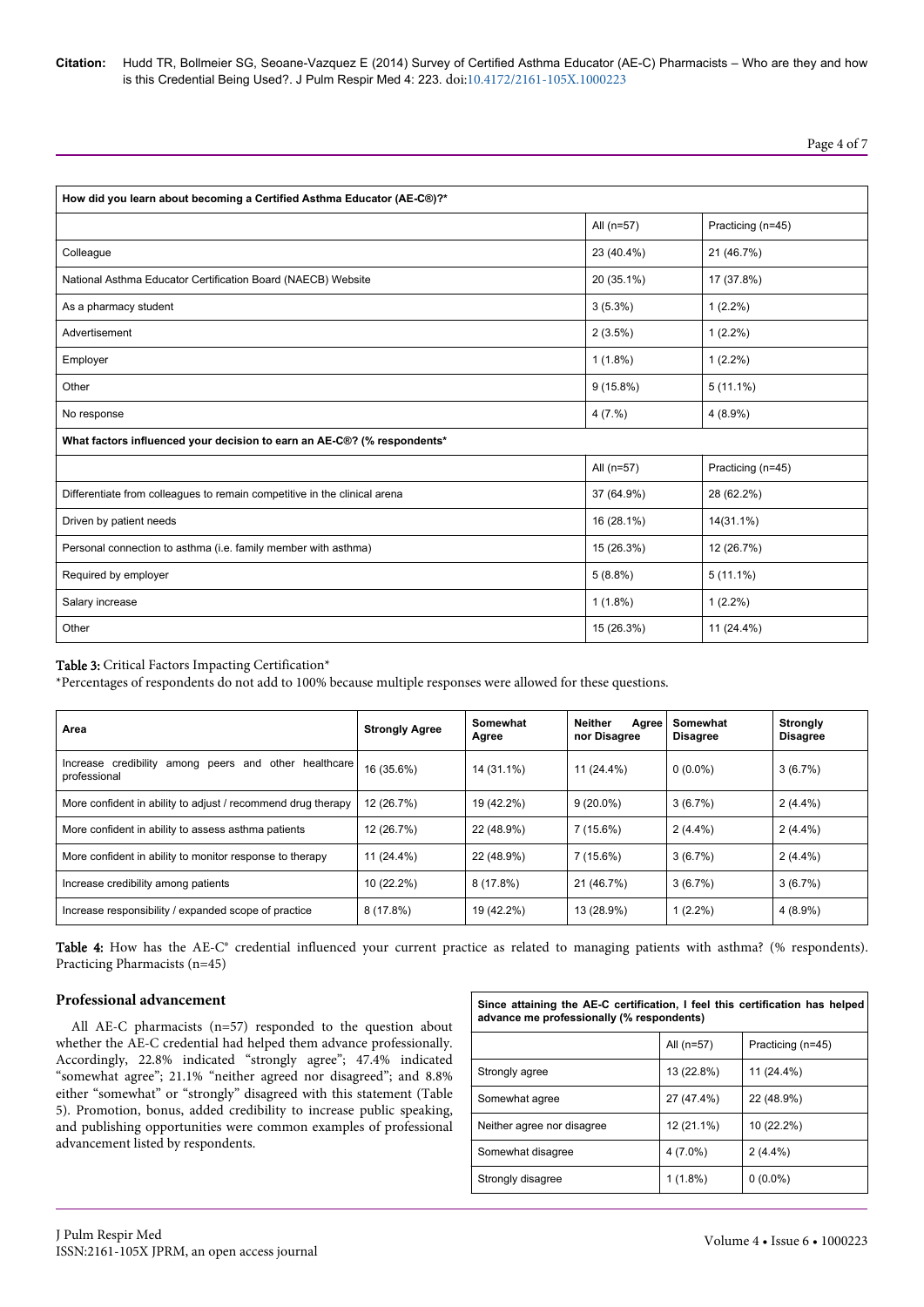| Would you recommend obtaining the AE-C <sup>®</sup> credential to a pharmacist<br>colleague? (% respondents) |             |                   |  |  |
|--------------------------------------------------------------------------------------------------------------|-------------|-------------------|--|--|
|                                                                                                              | All (n=57)  | Practicing (n=45) |  |  |
| Yes                                                                                                          | 47 (82.5%)  | 38 (84.4%)        |  |  |
| No.                                                                                                          | 10 (17.5%)  | 7 (15.6%)         |  |  |
| Do you plan to renew your AE-C® certification after it expires?(%<br>respondents)                            |             |                   |  |  |
|                                                                                                              | All (n=57)  | Practicing (n=45) |  |  |
| Yes                                                                                                          | 29 (50.9%)  | 26 (57.8%)        |  |  |
| Probably                                                                                                     | 13 (22.8%)  | $9(20.0\%)$       |  |  |
| Unsure                                                                                                       | $9(15.8\%)$ | 7 (15.6%)         |  |  |
| No                                                                                                           | 6(10.5%)    | 3(6.7%)           |  |  |

#### **Certification renewal**

The AE-C credential requires renewal every 7 years. At the time of this survey, the only means to achieve renewal was by "retaking" the examination. Respondents were asked about whether they planned to renew their certification. More than half of all respondents (50.9%) had planned to pursue recertification. However, 22.8% indicated "probably", 15.8% were "unsure", and 10.5% stated they were not planning to renew their certification. Fifty eight percent of respondents viewed the requirement of having to retake the examination as "discouraging", while 37.0% indicated they were not influenced either way. Two thirds of respondents (66.7%) indicated that they would be more likely to renew if provided with the option to renew certification via submitting continuing education credits (CEUs).

The majority of respondents (84.4%) indicated that they would recommend obtaining the AE-C credential to a pharmacist colleague. Accordingly, respondents were asked to provide suggestions on how the NAECB may further recruit pharmacists to earn the AE-C credential. The main recommendations for recruiting pharmacists included increased exposure of the credential among pharmacists by advertizing the AE-C through local and state associations, national organizations, pharmacy journals, and schools of pharmacy.

#### **Discussion**

There is limited information related to the roles and responsibilities certified asthma educators are currently fulfilling throughout the United States [6]. There is even less information describing the involvement of pharmacists practicing within these roles. This is the first study that exclusively focuses on pharmacists who have earned the AE-C credential. Those who responded to our survey were most frequently engaged in asthma education, device technique counseling, and monitoring response to therapy. Many patients do not understand the benefits and risks of asthma therapy and often fail to demonstrate appropriate use of inhalation devices. One large observational study found up to 76% of patients made at least one error while using a metered-dose inhaler (MDI) versus 49%-55% with a dry-powder inhaler (DPI) [8]. Numerous studies have shown clinicians may also lack proficiency with using inhaler devices [9-11]. For example, the

Chicago Breathe Project assessed internal medicine residents' knowledge of hydrofluoroalkane (HFA) inhalers. Of the 119 residents, less than fifty percent were able to correctly identify the necessary steps for properly using an MDI. Additionally, only 59% were confident in their ability to teach inhaler technique [12]. The authors attributed these results at least in part due to the limited training physicians receive on how to use inhaler devices during traditional residency training. Conversely, the Accreditation Council for Pharmacy Education (ACPE) requires pharmacy students to effectively convey medication information to patients and care givers [13]. Proper administration technique for various drug delivery systems, including inhaler devices, is an essential part of the pharmacy curriculum.

Community pharmacies have been recognized as a potential point of care for patients where key concepts related to asthma management may be reinforced [3]. Pharmacists are uniquely positioned to monitor medication refill intervals to help identify patients who may be overusing rescue therapy and/or underutilizing prescribed controller therapy. In an extension of the Asheville Project [14], 207 patients with asthma received services by pharmacists to improve related health outcomes. Patients were followed over a period of 5 years and received asthma education along with extended counseling on medication use, inhaler technique, and trigger management. Pharmacists regularly reviewed personalized asthma action plans and provided a plan to those who had not received one by their physician. After the program, 99% of patients had received an asthma action plan and were six times less likely to have an emergency department visit or hospitalization. These interventions collectively resulted in an estimated total cost savings of \$1955 per patient annually [14]. Similar benefits have also been seen when pharmacists deliver intensive counseling in an inpatient setting [15].

Although a high percentage of AE-C pharmacists monitored response to therapy, relatively few were involved with administering pulmonary functions tests (PFTs) or interpreting PFT results; 22.2% and 42.2%, respectively. PFT is a general term consisting of a variety of standardized measures to assess lung function, with spirometry being the most common PFT. However, we used the term "PFT" interchangeably with spirometry, which may have caused some confusion among respondents.

Relatively fewer AE-C pharmacists who provided direct patient care were involved with selecting dosage and device formulations (71.1%). Though state regulations and institutional policies vary across the country and may not permit pharmacists to participate in such activities. Respondents were also less involved with educating patients about their asthma action plans.Practice guidelines recommend written action plans particularly for patients with moderate to severe asthma, a history of severe exacerbations, or in patients with poorly controlled asthma [3]. Pharmacists have the potential to positively impact this area and should consider working in partnership with patients when reviewing asthma action plans [14].

Moreover, pharmacists must remain current with newly approved asthma therapies, novel delivery devices and updated clinical information. Provider education is an important component to care and multiple studies have demonstrated the need for ongoing multidimensional, interactive clinician education [3]. Although there are multiple "asthma certificate" programs offered by various sources, the NAECB is the only organization in the United States with a nationally recognized and validated certification process [4]. In previous survey results, AE-C heath care professionals identified

#### Page 5 of 7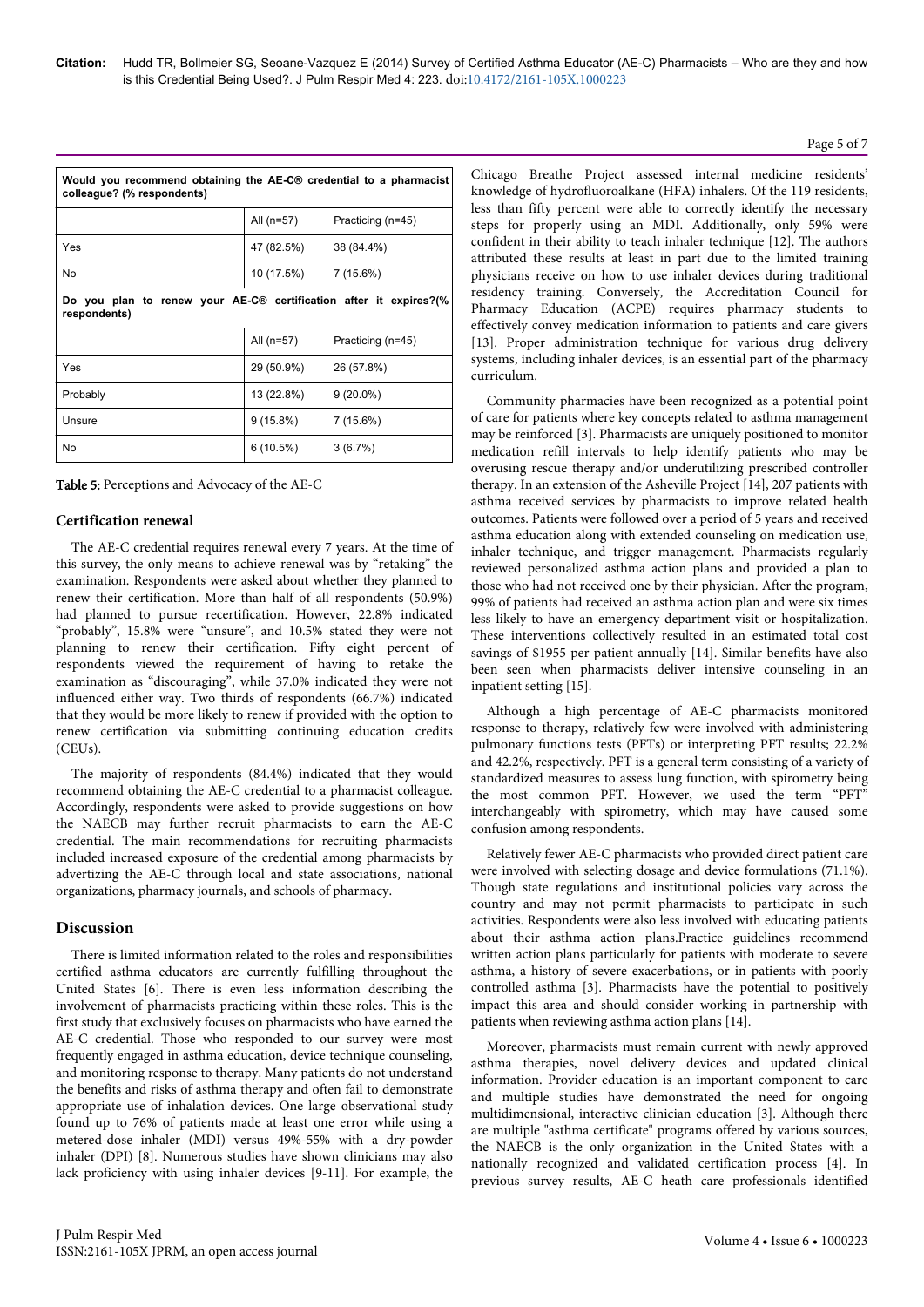benefits to becoming certified. These benefits included: Increased credibility, identification as an asthma resource, respect of patient and health care team, and increased personal confidence and trust in their asthma knowledge and expertise [16]. Our results indicated pharmacists chose to sit for the exam to differentiate themselves from colleagues and more than 70% felt as though the certification had helped them advance professionally.

More than one quarter of all pharmacist respondents attributed pursuing this certification due to a family connection to asthma. This personal connection is a potentially valuable attribute that may positively impact important aspects of patient counseling, such as "empathy" and the notion of "sincerity" when personal experiences are shared with patients. Additionally, a fair number of respondents pursued the certification in order to better serve their patients. Although the prevalence of asthma is widespread affecting all ethnic backgrounds, poor asthma control is particularly problematic in patients of low socioeconomic status and among those living in innercity environments [17,18]. The majority of respondents reported practicing in an urban setting (77.4%), which suggests there may be a particular need for pharmacists with advanced asthma training working within this setting. Only a few stated that it was required by their employer, and even less suggested a salary increase was associated with becoming certified (Table 3).

Despite these benefits, pharmacists comprise less than 5% of all certified asthma educators [4]. Potential barriers to achieving a critical mass of pharmacists obtaining the AE-C credential may include:1) lack of recognition of the credential among pharmacists, 2) the AE-C is not required to practice, 3) the credential is not required for reimbursement, 4) the cost of the examination, 5) the requirement of having to retake the examination every 7 years to maintain the AE-C credential, and 6) the lack of confidence in passing the AE-C examination. It should be noted that of all healthcare professionals who sit for the examination, as a group, pharmacists have one of the highest pass rates. Lastly, the NAECB recently approved the option of recertification via continuing education credits as an alternative method to renewal.

As pharmacists continue to navigate Medicare Part D reimbursement for medication therapy management (MTM), it is critical that both patient outcomes and costs of pharmacist managed MTM programs continue to be documented [19]. Whether asthma education performed by pharmacists will be reimbursable in the future is unknown. However, the AE-C credential is recognized in many areas of health care and is required for reimbursement by some thirdparty payers.National standards for providing and documenting quality asthma self-management education are being drafted. If adopted, these standards will hypothetically be the vehicle for asthma education being granted its own Current Procedural Terminology (CPT) code, which will enable further billing and reimbursement for asthma education.It is likely these CPT codes will only be available for use by those healthcare professionals with advanced training in asthma care. Furthermore, managed care organizations (MCO) are encouraged to implement interventions to incorporate AE-Cs into their asthma education programs with the goal of improving asthma care from a population-based viewpoint [6]. MCOs should also support innovative methods that reform the traditional reimbursement system to better align with the ever changing needs of the healthcare system [6].

#### **Limitations**

There are several limitations to the current survey that should be noted. The survey response rate from AE-C pharmacists was 26.3%, which is comparable to rates in similar pharmacist surveys; though, the majority of respondents were currently practicing as an AE-C. While this survey is limited by virtue of its scope and number of responses, it does add to the limited knowledge regarding pharmacists who are certified asthma educators. Additional research is needed to demonstrate and document the value of pharmacist AE-Cs on patients' outcomes and health care costs. Credentialing alone does not guarantee improved patient outcomes and is recognition of competence in a particular area of expertise. Future research could examine the role of pharmacists providing asthma care who have not earned the AE-C certification in comparison to those who have. Our study did not involve a control group and so it is not possible to determine whether differences between these two groups actually exist.

#### **Conclusion**

Pharmacists are uniquely situated within the healthcare team to provide quality asthma self-management education. The AE-C is considered a valuable credential among respondents that increases pharmacist confidence in their ability to assess, educate and manage patients with asthma. To date, few pharmacists have earned an AE-C even though the majority of AE-C pharmacists responding to this survey indicated that they would recommend this credential to their peers. Achievement of appropriate reimbursement for asthma services provided by pharmacists, as well as efforts to increase awareness of the AE-C among pharmacists may result in more pharmacists pursuing the AE-C certification.

#### **References**

- 1. [Moorman JE, Akinbami LJ, Bailey CM, Zahran HS, King ME, et al.](http://www.google.co.in/url?sa=t&rct=j&q=&esrc=s&source=web&cd=1&ved=0CCEQFjAA&url=http%3A%2F%2Fwww.cdc.gov%2Fnchs%2Fdata%2Fseries%2Fsr_03%2Fsr03_035.pdf&ei=u1aaVIa_Jo6KuwTVx4DwCQ&usg=AFQjCNGKzMpcf7TunD2LLodITnCjFpSbPA&sig2=O-OOFcNqasjg02i4jmrCHw&bvm=bv.82001339,d.c2E&cad=rja) [\(2012\) National Surveillance of Asthma: United States, 2001–2010.](http://www.google.co.in/url?sa=t&rct=j&q=&esrc=s&source=web&cd=1&ved=0CCEQFjAA&url=http%3A%2F%2Fwww.cdc.gov%2Fnchs%2Fdata%2Fseries%2Fsr_03%2Fsr03_035.pdf&ei=u1aaVIa_Jo6KuwTVx4DwCQ&usg=AFQjCNGKzMpcf7TunD2LLodITnCjFpSbPA&sig2=O-OOFcNqasjg02i4jmrCHw&bvm=bv.82001339,d.c2E&cad=rja) [National Center for Health Statistics. Vital Health Stat 3: 35.](http://www.google.co.in/url?sa=t&rct=j&q=&esrc=s&source=web&cd=1&ved=0CCEQFjAA&url=http%3A%2F%2Fwww.cdc.gov%2Fnchs%2Fdata%2Fseries%2Fsr_03%2Fsr03_035.pdf&ei=u1aaVIa_Jo6KuwTVx4DwCQ&usg=AFQjCNGKzMpcf7TunD2LLodITnCjFpSbPA&sig2=O-OOFcNqasjg02i4jmrCHw&bvm=bv.82001339,d.c2E&cad=rja)
- 2. [Centers for Disease Control and Prevention. \(2011\) Asthma in the U.S.](http://www.cdc.gov/vitalsigns/asthma/) [Vital Signs.](http://www.cdc.gov/vitalsigns/asthma/)
- 3. [National Heart, Lung, and Blood Institute, National Asthma Education](http://www.nhlbi.nih.gov/guidelines/asthma/asthsumm.pdf) [and Prevention Program. Guidelines for the diagnosis and management](http://www.nhlbi.nih.gov/guidelines/asthma/asthsumm.pdf) [of asthma. Expert Panel Report 3, Bethesda, MD: U.S. Department of](http://www.nhlbi.nih.gov/guidelines/asthma/asthsumm.pdf) [Health and Human Services; 10/07.](http://www.nhlbi.nih.gov/guidelines/asthma/asthsumm.pdf)
- 4. [National Asthma Educator Certification Board.](http://www.naecb.org)
- 5. [Giberson S, Diak P, Dill G, Klinger K, Lamer C, et al. U.S. Public Health](http://www.usphs.gov/corpslinks/pharmacy/documents/PreventionStrategy.pdf) [Service Pharmacy Prevention Strategy. U.S. Public Health Service.](http://www.usphs.gov/corpslinks/pharmacy/documents/PreventionStrategy.pdf)
- 6. [Cataletto M, Abramson S, Meyerson K, Arney T, Bollmeier S, et al.](http://online.liebertpub.com/doi/abs/10.1089/ped.2011.0083) [\(2011\) The certified asthma educator: the united states experience.](http://online.liebertpub.com/doi/abs/10.1089/ped.2011.0083) [Pediatric Allergy Immunology, and Pulmonology. 24: 159-163.](http://online.liebertpub.com/doi/abs/10.1089/ped.2011.0083)
- 7. [Council on Credentialing in Pharmacy. Scope of contemporary](http://www.pharmacycredentialing.org/Contemporary_Pharmacy_Practice.pdf) [pharmacy practice: roles, responsibilities, and functions of pharmacists](http://www.pharmacycredentialing.org/Contemporary_Pharmacy_Practice.pdf) [and pharmacy technicians.](http://www.pharmacycredentialing.org/Contemporary_Pharmacy_Practice.pdf)
- 8. [Molimard M, Raherison C, Lignot S, Depont F, Abouelfath A, et al.](http://online.liebertpub.com/doi/abs/10.1089%2F089426803769017613) [Assessment of handling of inhaler devices in real life: An observational](http://online.liebertpub.com/doi/abs/10.1089%2F089426803769017613) [study in 3811 patients in primary care. J Aerosol Med 16: 249-254.](http://online.liebertpub.com/doi/abs/10.1089%2F089426803769017613)
- 9. [Basheti IA, Armour CL, Reddel HK, Bosnic-Anticevich SZ \(2009\) Long](http://connection.ebscohost.com/c/articles/39976824/long-term-maintenance-pharmacists-inhaler-technique-demonstration-skills)[term maintenance of pharmacists' inhaler technique demonstration](http://connection.ebscohost.com/c/articles/39976824/long-term-maintenance-pharmacists-inhaler-technique-demonstration-skills) [skills. American Journal of Pharmaceutical Education 73: 32.](http://connection.ebscohost.com/c/articles/39976824/long-term-maintenance-pharmacists-inhaler-technique-demonstration-skills)
- 10. [Lavorini F, Magnan A, Dubus JC, Voshaar T, Corbetta L, et al. \(2008\)](http://www.resmedjournal.com/article/S0954-6111%2807%2900447-7/abstract) [Effect of incorrect use of dry powder inhalers on management of patients](http://www.resmedjournal.com/article/S0954-6111%2807%2900447-7/abstract) [with asthma and COPD. Respir Med 102: 593-604.](http://www.resmedjournal.com/article/S0954-6111%2807%2900447-7/abstract)